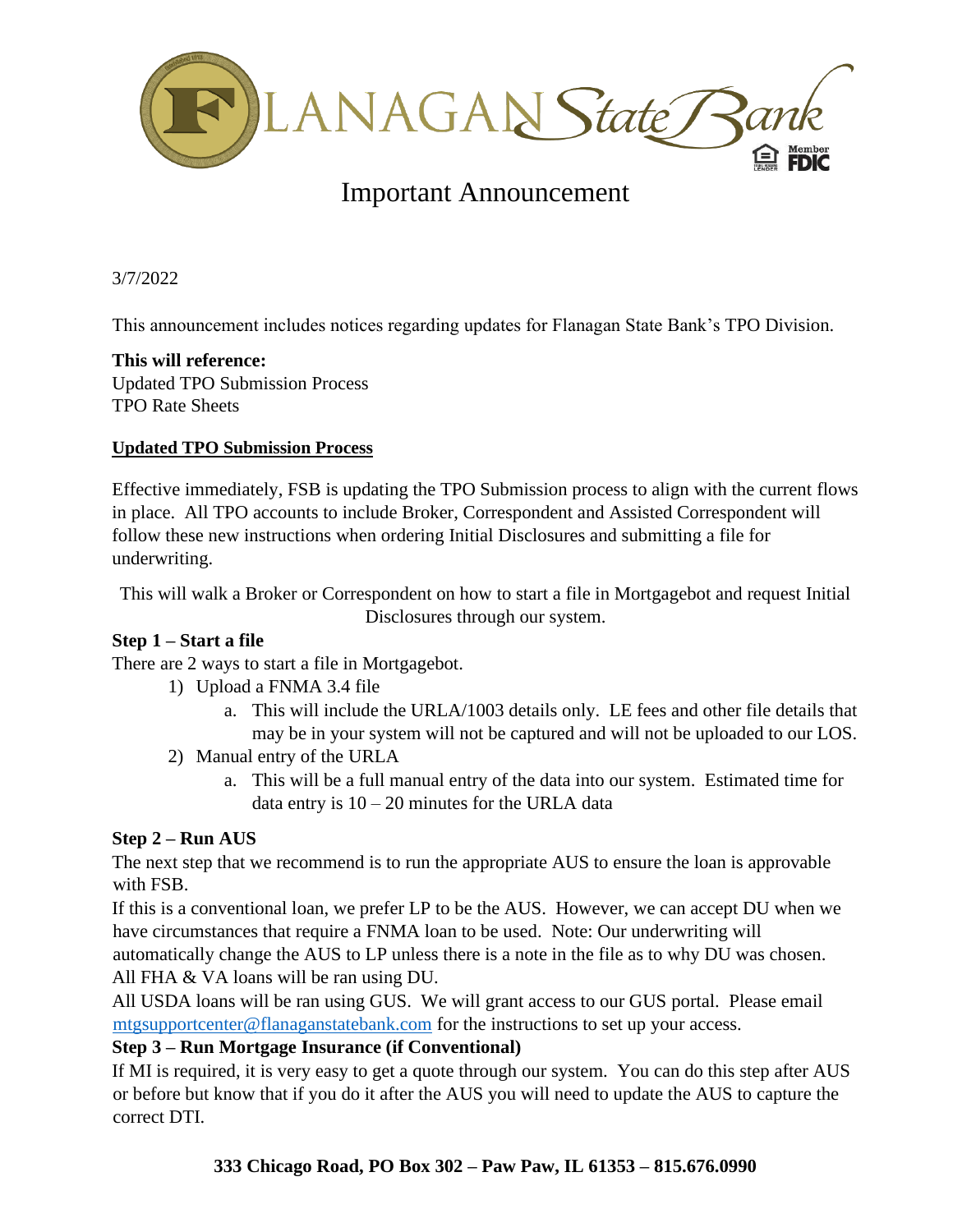In the menu, go to Services. Then click on Order MI. Next click on the drop down under Request Type and choose Quote. You can choose from any MI company listed (pick your favorite!) and the under the Request Info, you may adjust the options there if needed. Fill in the Percentage of Coverage, too. Finally, click on Submit at the bottom of the page. Once a quote is complete, this should automatically add to the LE. At most, you will need to fill in the Company and Program on the first page of the LE.

## **Step 4 – Upload to Imageflow**

Once the AUS is complete and confirms a viable loan, the next step is to upload the documentation that will allow us to prepare the Initial Disclosures.

Upload to Imageflow: Credit Report, AUS findings, Purchase Agreement (if applicable), MI Quote and Submission Form.

The Submission Form will advise on fees, so make sure it is filled out completely! Fees only need to be noted that differ from the fees provided to FSB to make a template for your company. The Submission Form is newly designed and available on our website [www.fsbtpo.com](http://www.fsbtpo.com/)

## **Step 5 – Register the Loan**

Next up, register the loan. Under Forms & Docs about midway down will be Register Loan. Click on this and on the screen that comes up, double check all the data to make sure of accuracy. Pay special attention to Property Type and Occupancy as this has a dramatic effect on the pricing! At the bottom of the screen click Register. The screen will now be grey, and no changes can be made.

## **Step 6 – Final the File**

Final the file by going to Actions in the menu and you will see Final. It will ask you if you are sure. Click "Ok" and the status will change to show a date beside Final on the main screen. Once there is a date beside the Final, this notifies users that the file is now with Underwriting and changes cannot be made to the file or any uploads to the file completed until the file is released back to the Loan Officer.

## **Step 7 – Initial Disclosures**

Our Disclosure Team will review the file for a complete URLA and enter the fees provided into the LE. They will pull a USPS confirmation of address, DataVerify report and Flood Cert at this time. They will review the file for compliance and add any conditions needed to the approval notice. Upon completion of these tasks, they will send an URLA and LE to the LO for approval. The LO is responsible for reviewing the details and advising the Disclosure Team of any changes that need to be made. If the LO advises that the information looks accurate, the Disclosure Team will send the disclosure packet out via e-sign. If there is not an email in the file for the borrowers, the disclosure packet will be sent to the LO for wet signing. All emails to the Disclosure Team will be sent to [tpodisclosures@flanaganstatebank.com.](mailto:tpodisclosures@flanaganstatebank.com)

### **Step 8 – Signed Initial Disclosures**

When the borrower has completed the signing of the disclosures, the Disclosure Team will upload these to the file. If the disclosures were wet signed, the LO/Processor will upload them to Imageflow under TPO Submission Package and Final the file. File status will move to Conditions Pending Review and the file will be released back to the LO. An email will be sent to the LO letting them know disclosures have been signed.

### **Step 9 – Submit the File to Underwriting**

The file is now ready to have the underwriting submission package uploaded to Imageflow. This package should be uploaded in 1 package, if possible or it can be split into  $2 - 3$  packages. When the uploading is complete, Final the file for submission to underwriting.